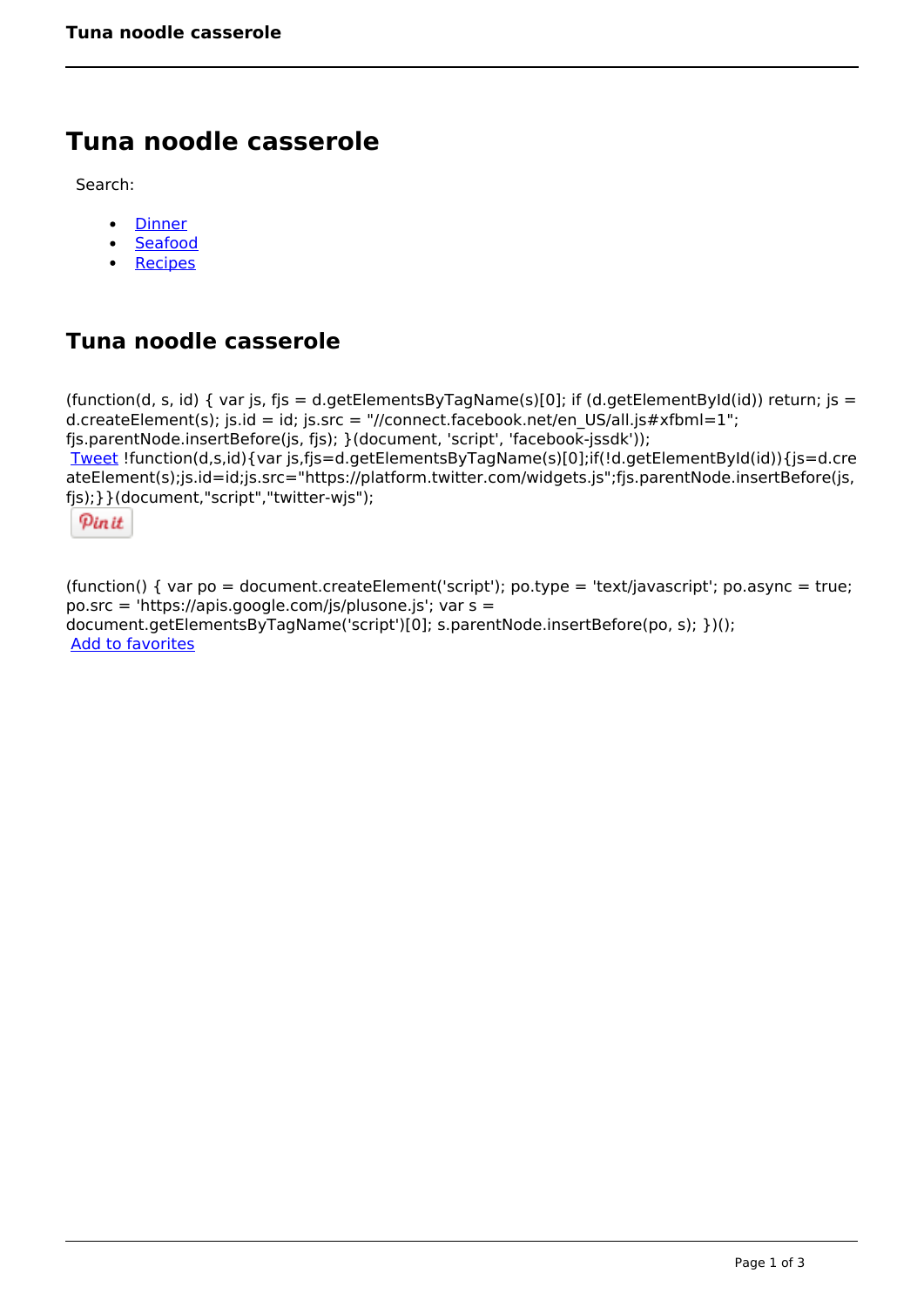## **Tuna noodle casserole**



Rate this recipe

2 people are cooking this [Count me in](https://www.naturalhealthmag.com.au/flag/flag/favorites/795?destination=printpdf%2F795&token=4099ce8fe797ec6a9cb03e7847e994fe)

This family-friendly tuna noodle casserole usually tends to be made with canned soup and whole milk, which means high fat and sodium. We remedy this by making our own creamy mushroom sauce with non-fat milk thickened with a bit of flour.

Look for whole-wheat egg noodles – they have more fibre than regular egg noodles (but this dish will work well and taste great with either).

### **Ingredients** (serves 6)

- 250 g whole-wheat egg noodles
- 1 tbsp extra-virgin olive oil
- 1 medium onion, finely chopped
- 250 g mushrooms, sliced
- $\cdot$  ½ tsp salt
- $\cdot$   $\frac{1}{2}$  cup dry white [wine](http://www.naturalhealthmag.com.au/nourish/wickhams-road-2012-yarra-valley-chardonnay)
- 6 tbsp all-purpose flour
- 3 cups non-fat milk
- ½ tsp freshly ground pepper
- 340 g chunky light [tuna,](http://www.naturalhealthmag.com.au/nourish/tuna-steak-mango-salsa) drained
- 1 cup frozen peas, thawed